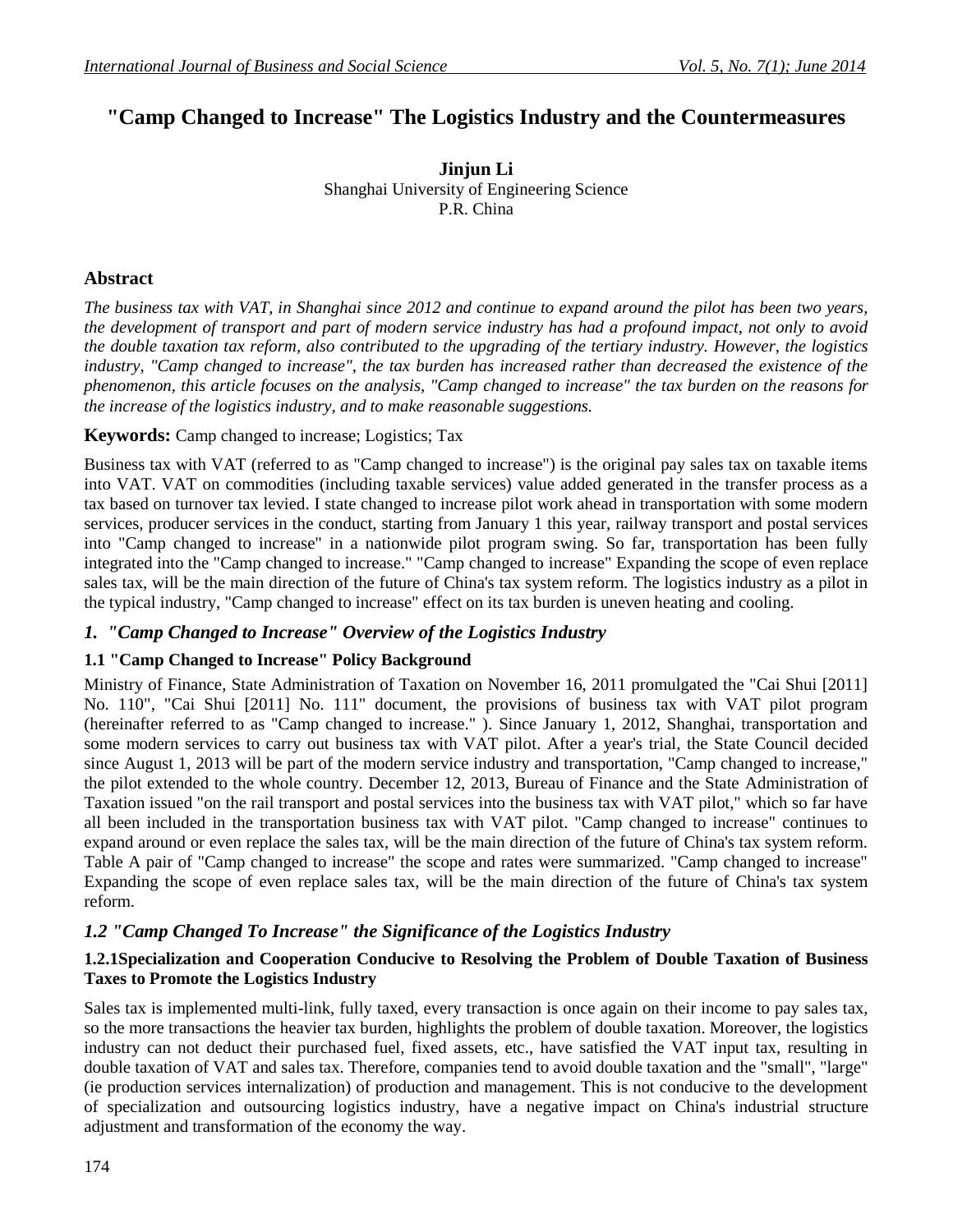"Camp changed to increase" the taxpayer may deduct input tax, to avoid double taxation, reduce the tax burden on businesses, which will help reduce the price of services, and promote the development of the logistics industry and interactive production and business enterprises. But also conducive to the logistics industry specialization and cooperation, and promote the sustained and healthy development of the logistics industry.

## **1.2.2 Help to Reduce the Risk of Logistics Enterprises Pay Taxes**

Since China adopted the coexistence of VAT and business tax policy, making it difficult to define a number of transactions, not only increases the risk of corporate tax, tax collection and tax authorities to bring some difficulty. For example: In practice, there are a lot of mixed sales and sideline. For a single mixed sales and concurrently behavior, many companies can not properly distinguish between financial officer. When companies have run both mixed sales behavior, in order to correctly distinguish between the two is even harder. As we all know, different types of taxes, tax rates are different, if the company does not pay taxes properly, will make the tax burden of enterprises and the poor, will increase their tax risks. "Camp changed to increase" post, will make this situation no longer exists.

#### **1.2.3 "Camp Changed to Increase" Can Reduce the Tax Burden on Logistics and Transport Companies to Promote Better Development of the Logistics Industry**

With the rapid development of the logistics industry as the third transport industry, its position in the economic development will become increasingly important. The implementation of "Camp changed to increase" in the logistics and transport companies, logistics and transport can reduce the tax burden on businesses, help put our logistics enterprises bigger and stronger.

### **1.2.4 "Camp Changed to Increase" to Facilitate Logistics Companies Pay Taxes Properly, Reduce the Risk of Tax on**

Business tax and VAT coexist, makes a lot of business activity tax is difficult to define, so that not only increases the risk of corporate tax and tax collection work to bring back great difficulty. Such as logistics enterprise hybrid sales, concurrently behavior is difficult to correctly distinguish and easily generate tax risks. After "Camp changed to increase," we can avoid this all situations.

## *2. The "Camp Changed to Increase" the Logistics Industry Tax Situation and Cause Analysis*

The logistics industry in China is an emerging industry, a collection of transportation, storage, handling, transport, packaging, distribution of basic functions, processing, distribution and information processing. As a producer services, logistics has become an important growth point of China's economy. However, the sales tax to the full tax revenue each circulation are required to pay taxes, double taxation phenomenon is more severe, increasing the tax burden of the logistics industry, detrimental to their development. Logistics industry, "Camp changed to increase" to avoid double taxation and to adapt to the "National Nine" policies to promote the development of the logistics industry. Later changed to VAT, logistics companies can take advantage of deductions system only pay VAT on their value added, which theoretically can greatly reduce the corporate tax expenditures. However, the pilot of logistics enterprises tax situation is uneven heating and cooling.

## **2.1 " Camp Changed to Increase " the Tax Situation of Logistics Enterprises**

From the China Federation of Logistics and Purchasing understanding of the situation , the logistics enterprises engaged in warehousing, freight forwarding and other " logistics support services ," which was essentially flat or increase the tax burden on small, most companies can digest through internal cost efficiency measures themselves. Handling services and cargo transportation services from the business tax rate adjustment of 3% for the 11% VAT rate , the larger rate increases , particularly in cargo transportation services. According to a survey report on the China Federation of Logistics and Purchasing pilot in Shanghai logistics enterprises , logistics enterprises, especially freight transport logistics company tax burden has increased significantly. Survey statistics show that in January 2012 , 67% of the actual VAT pilot enterprises have increased to some extent , the average increase in the tax burden of \$ 50,000. Translated into business tax system, 57% of the corporate tax burden increased by more than \$ 50,000 24% corporate tax increase of 10 million individual tax burden of large group of logistics enterprises increased by more than \$ 1 million. This result is significantly associated with the reforms " so that the corporate tax burden is not increased or decreased slightly ," the objectives of departure.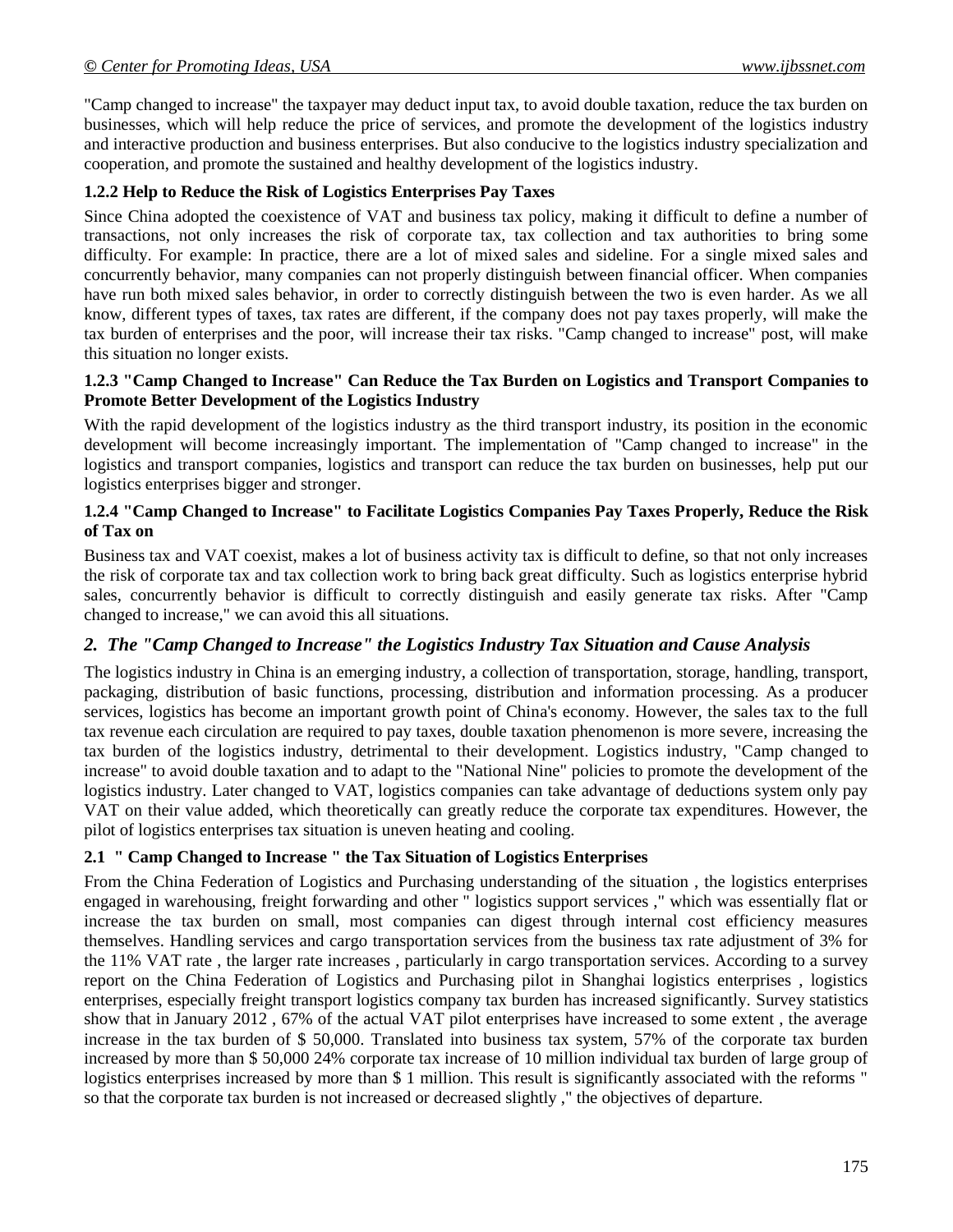In Shanghai Jia Ji Express Co. , for example, its Shanghai branch in the first ten months of 2012 VAT 9.317 million yuan , 204 million yuan accounted for 4.65 % of revenue ; rather continue to use sales tax calculation by the same period, the taxable amount 4.915 million yuan . It can be seen , after the VAT change the overall tax burden rose by 89.8% of the branch . In the transportation industry with Shanghai COSCO Logistics Co., a major piece of transport in the pay period from January to October 2012, the value-added tax ( 4,414,400 yuan ) accounted for the overall turnover ( 103 million yuan ) of 4.29% , and the use of 1.22% sales tax when the tax burden than the view, the tax burden increased by nearly 2.51 times .

#### **2.2Tax Increase is Due to the Logistics Industry Analysis**

#### **2.1.1High Rate of VAT Cargo Transport Business**

Tax has always been the bulk of the cost of logistics enterprises , the tax can be about 20% -30 % of the total cost . Currently logistics transport category ( handling, transportation , etc. ) of the sales tax rate is 3% , the service class ( warehousing, distribution , agency and other business tax rate is 5% . Rate business tax with VAT after the pilot transportation services in accordance with the 11% , logistics support services at the rate of 6% VAT . engaged in logistics support services business, essentially flat or increase the tax burden on small, and most companies can cost efficiency measures through internal self-digestion , however , the logistics of loading and unloading services and cargo transportation services ( currently heading the pilot by transport services taxed ) to adjust the sales tax rate from 3% to 11% VAT rate , resulting in a substantial increase in the actual tax burden after the pilot enterprises . above Haide Bang logistics Limited in January the actual tax burden than the sales tax burden rose about 3.4 %, an increase higher than 1 times more ; Shanghai Jia Ji Express Co. from January to February sales tax rate actually borne by 1.63% , the real burden of the VAT rate rose to 4.71% , an increase of 189% ; Shanghai COSCO logistics Company in January increased by 215% the actual burden rate .

#### **2.1.2 Too Few Transportation Deductible Input Tax**

Increase the deductible items is a major advancement of the VAT pilot , after the VAT , transportation companies deductible items primarily for the purchase of vehicles and fuel , repairs VAT included . If the majority of vehicles enterprise reform before purchase , there will be a smaller deductible input VAT , output VAT is relatively large . Due to the high transportation cost of ownership , long service life , the majority of relatively mature and medium-sized enterprises, or more impossible to have a large asset purchases in the coming years , so few actual tax deductible . Many small and medium sized logistics companies are outsourcing to other teams or self-employed, the vehicle does not belong to the logistics company's assets , so there is no way deductible . Due to the implementation of VAT summonsed tax deductible input VAT VAT invoice needs , the current business tax reform VAT only in some industries and parts of the pilot , if companies do not do business with pilot qualifications or refused to issue value-added businesses tax invoice , even if the transport company of the month has offset projects , because not get a VAT invoice , then the pilot reform camp growing company , you can not get back the tax deduction benefits from the tax department where the zone. Even if it can reduce the deductible does not give too much pressure on businesses . Because the cost of logistics enterprises constitute the 30% -40 % of fuel costs , 30% -40 % of the road toll , 20% of labor costs. Now the main costs in accordance with the proportion of inadequate Shanghai pilot program , the human cost of transportation companies , road toll , house rent, insurance, etc. are not included in the scope of the deductible , and you can deduct fuel , repairs and other expenses as a percentage of the total cost 40% .

#### **2.1.3 Logistics Enterprises is Not Conducive to the Development of the Group**

Due to the integration of operations, network management needs, the logistics enterprises generally adopt a unified procurement of transport headquarters, branch offices actual operational way, which leads to very few branches deductible VAT, and formation of a large number of input tax headquarters remain at the end of . Transportation and; like a freight forwarding company group's internal capacity to purchase a large number of transport companies, freight forwarding companies themselves in accordance with the 6% VAT, shipping VAT invoice can be obtained in accordance with 11 percent deductible, thus forming a large freight forwarding company may stay at the end of input tax the company's tax rate from 3% to 11%, resulting in a substantial increase in the tax burden. Logistics Group and its branches and subsidiaries to pay VAT can not be merged, it will not balance the tax burden within the group, is not conducive to large-scale logistics enterprises, development of the Group.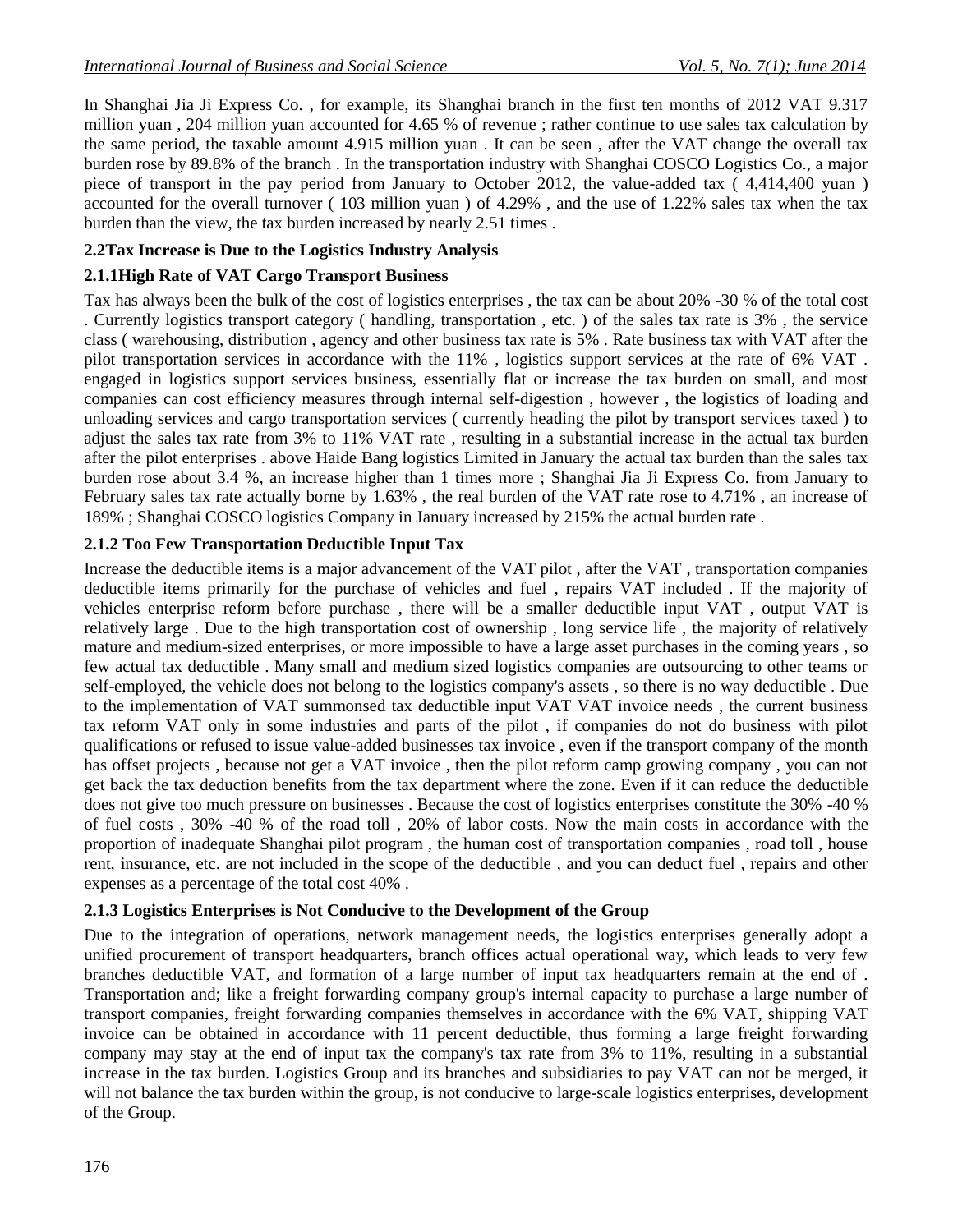## *3. To Promote the Rational Development of the Logistics Industry Proposal*

From the point of view of tax principles , " Camp changed to increase ," the intention to reduce double taxation circulation , eliminate the existing tax structure under VAT taxpayer services purchased by the business tax burden , the burden on the taxpayer purchased goods sales tax additional burden of VAT , etc., but the actual effect is the intention poles apart. Cargo transportation business tax and VAT high deductible VAT and less than normal , after the VAT , transportation companies deductible items primarily for the purchase of vehicles and fuel , VAT included repairs , so after VAT, business tax reform , the tax burden is not only not decreased, but increased.

#### **3.1 The Cargo Transportation Services in Logistics Support Services, Unified Tax Rate Various Aspects of the Logistics Industry**

Logistics corporate tax rise is clearly contrary to the pilot program , " industry reform does not increase or decrease the overall tax burden slightly ," the guiding ideology, the various aspects of the logistics business tax rate has not yet unified . In the future reform, should clearly establish " integrated logistics services " unified tariff , the " cargo transportation service" stripped from the " transport services ", the inclusion of "logistics support services ", using the VAT rate of 6% . This will not only unified the various aspects of the logistics industry tax rates , but also to solve the pilot in a substantial increase in cargo transport business challenges , and the unity of the pilot 's mind , is conducive to the integration of logistics operations.

## **3.2 Expanding the Scope of VAT Deduction , Appropriately Increase the Input Tax Deductible Items**

The core of the VAT reform is deductible mechanism. For logistics enterprises occupy a large proportion of the cost of tolls , insurance, rents , etc. should be included in the scope of input tax deductible . For some relatively fixed while the practice is difficult to obtain a VAT invoice expenses ( such as fuel costs , if the driver at the gas station on their own , it is often difficult to obtain a VAT invoice ) , if a unified procurement oil card issued to the driver through the company's re- use , it is possible to obtain the corresponding VAT invoices . This can solve logistics operations in the country is difficult to get a VAT invoice practical difficulties . Expand the scope of VAT deduction , not just for businesses to reduce the tax burden , and its active role in : encourage enterprises to expand investment in fixed assets in favor of upgrading the enterprise , improve productivity , enhance the comprehensive development of enterprises strength.

## **3.3 Using the Special VAT Invoice Logistics Industry**

One can adopt a fixed VAT invoices . In order to meet the logistics business outlets, small invoice amount , large amount of features, the use of fixed VAT invoice ( the tear ) , and allows a VAT deduction certificate. Second, the design of the logistics industry VAT invoices . In order to meet the characteristics of the logistics business and business needs , cargo transportation services and logistics support services using a unified logistics VAT invoices ( machine-printed ) to accommodate the "one vote in the end ," the requirements of the logistics industry.

#### **3.4 Thoroughly Implement the Subsidy Policy**

Government departments and enterprises should discuss subsidies for maximum remedy associated companies increased due to pilot actual tax burden . The relevant departments should improve efficiency, promptly handed over to the hands of the relevant subsidies benefit the enterprise, thoroughly implement the subsidy policy for enterprise development , the country's economic development.

## **3.5 The Logistics Professional Quality Accounting Practitioners**

Urgent need to improve the business tax , accounting is relatively simple. After the change levy VAT and output VAT requirements were calculated VAT invoice involves only VAT invoices and custody of their use more standardized, rigorous , that the logistics industry accounting practitioners put forward higher requirements . By learning about the VAT related documents , attend seminars or training courses related to the local tax authorities to ask a variety of channels and ways to make logistics enterprises accounting staff to master the correct method of calculating VAT as soon as possible , especially against a strict quality of work buckle links, correctly handle the VAT paid work .

#### **3.6 Tax Planning : Corporate Tax Cost Control**

Tax cost is a business process can not be ignored expenditures. Logistics companies to pay VAT , which would have a significant impact on business tax reform from the original pay corporate tax accounting costs.